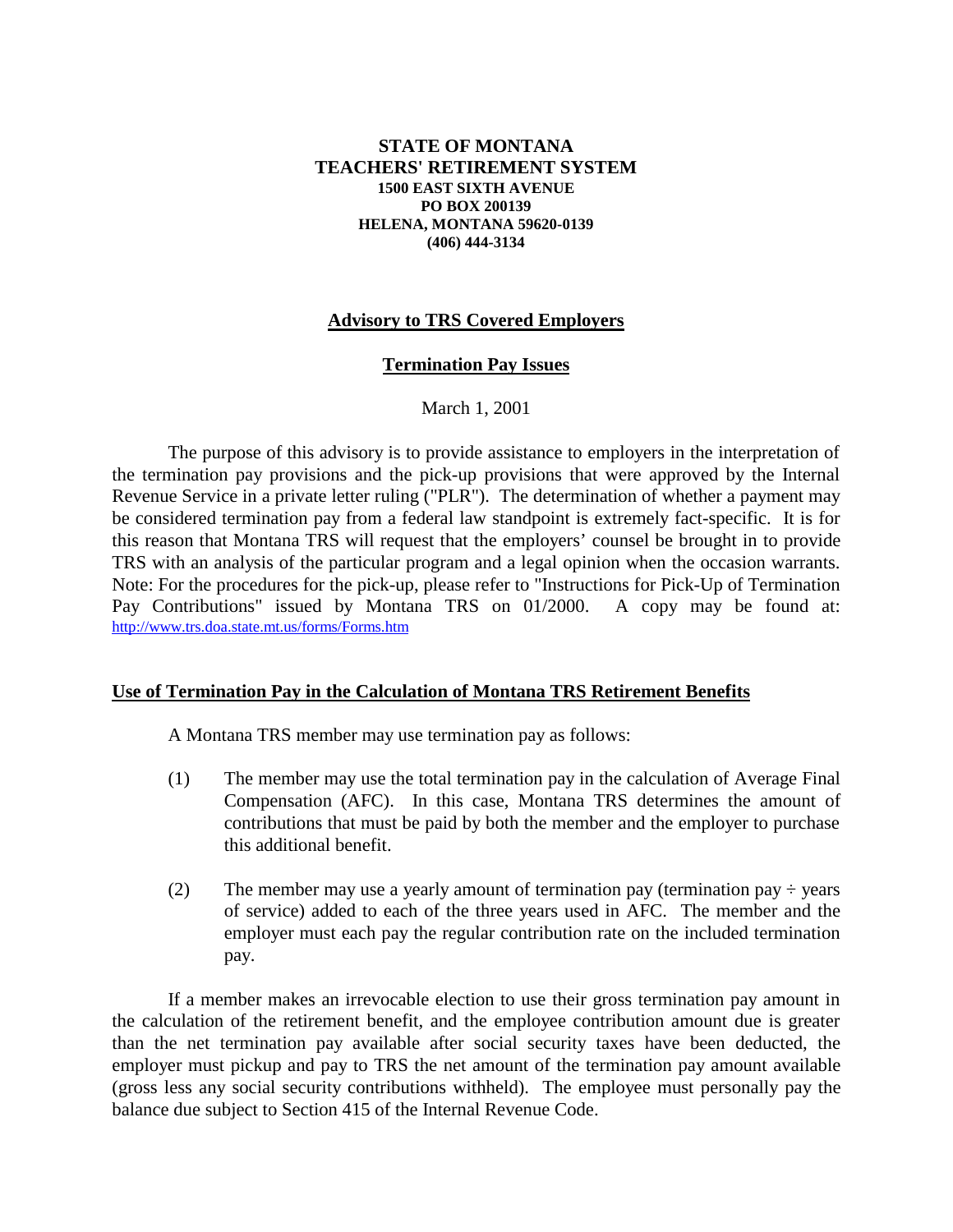TRS Employer Advisory March 1, 2001 Page 2

> **Example**: An employee has irrevocably elected to use their total termination pay in the calculation of the AFC. The employee's net termination pay amount after social security taxes have deducted is equal to \$10,000, but the employee termination pay contributions are equal to \$11,000. The employer would be required to pick up and pay \$10,000 to TRS, and the employee would send \$1,000 to TRS.

#### **Definition of Termination Pay**

In order to use termination pay under these statutory provisions, it is important to understand the definition of termination pay and how Montana TRS is interpreting that definition. If a payment by the employer falls within the definition of termination pay and is not excluded by the federal law provisions, then the employee contribution for the termination pay adjustment under options  $(1)$  and  $(2)$  may be picked up by the employer and paid to TRS, if TRS procedures are followed. Pursuant to the PLR, the picked up amount is not included in the employee's gross income, but it is subject to FICA taxation. However, if the payment is excluded by federal law provisions, then the contributions may not be reported to TRS.

Montana law, 19-20-101(20)(a), MCA, defines termination pay as follows:

(a) "Termination pay" means any form of bona fide vacation leave, sick leave, severance pay, amounts provided under a window or early retirement incentive plan, or other payments contingent on the employee terminating employment.

(b) Termination pay does not include:

(i) amounts that are not wages under section 3121 of the Internal Revenue Code, determined without regard to the wage base limitation; and

(ii) amounts that are payable to a member from a plan for the deferral of compensation under section 457(f) of the Internal Revenue Code..

This section is a difficult section for employers and their counsel to interpret because it requires both state law interpretation and federal law interpretation in reaching a conclusion. Under subsection (a), state law determines all the forms of pay that could be considered as termination pay – it is the "inclusion provision." On the other hand, under subsection (b), federal law will determine what payments, which would otherwise be considered as termination pay under a purely state law analysis, will be excluded. The IRS has published guidance that Montana TRS must follow in deciding what will be excluded. These are Technical Advice Memorandum, TAM-108593-98 ("TAM") and IRS Announcement 2000-1. (We will provide these materials to employers and their counsel upon request.) Under the TAM and the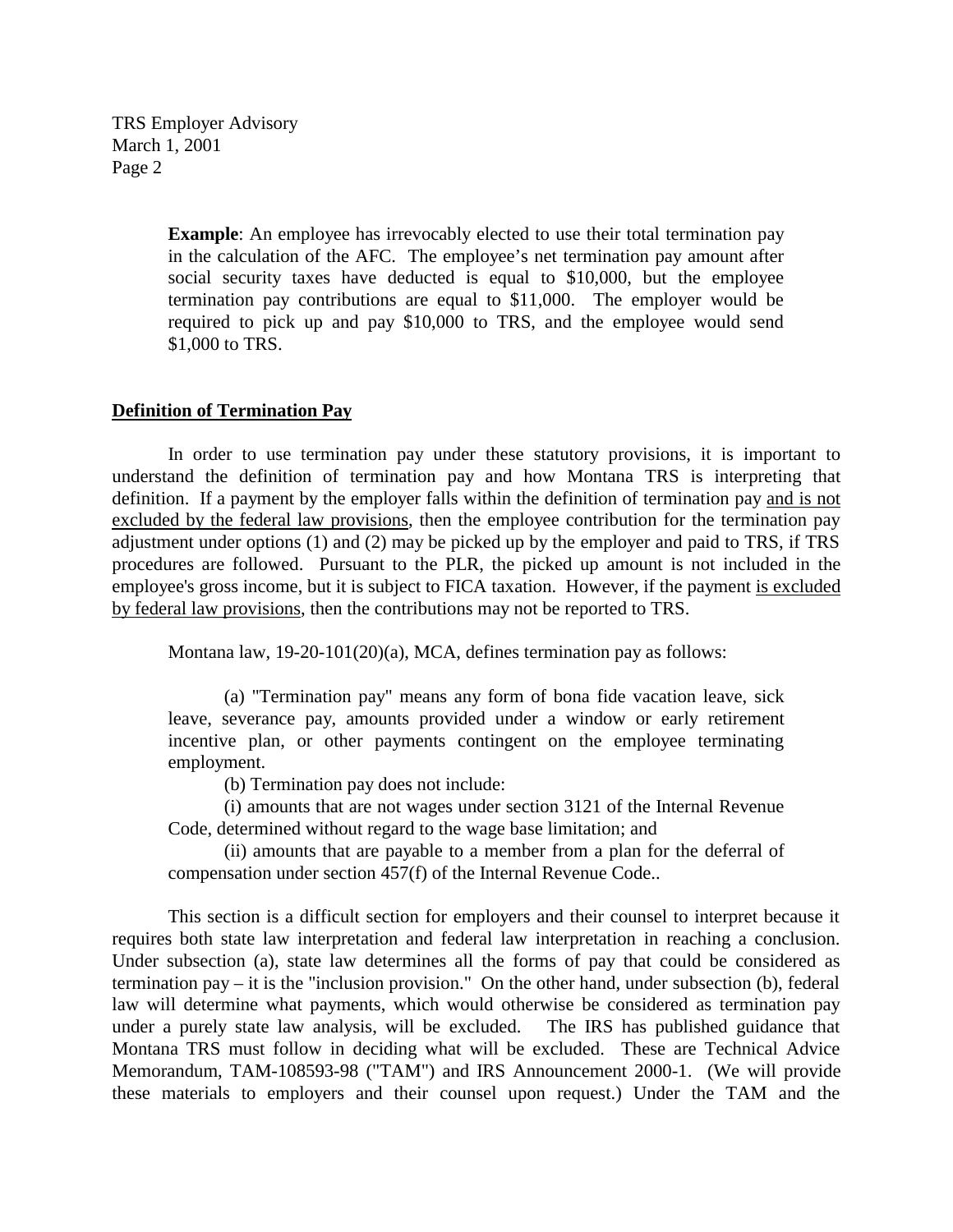TRS Employer Advisory March 1, 2001 Page 3

Announcement, each type of payment must be analyzed separately. Montana TRS has intensively reviewed these documents and has developed the following categories of benefits.

# **Category I. Bona Fide Vacation Leave and Sick Leave Payments**

**Summary of Montana TRS Position**. Montana TRS will treat lump sum payments of accrued vacation leave and sick leave as termination pay so long as they are paid to the member within a reasonable period following termination and retirement. Generally, sixty days will be considered reasonable period.

**What Montana TRS will require**. Montana TRS will require the employer's certification that the payments are bona fide vacation leave and/or sick leave payments.

## **Category II. Safe Harbor for Severance Pay Programs in Existence on December 22, 1999**

Unless the termination payment consists solely of the accrued value of vacation and sick leave, the employer may be required to submit documentation to the Teachers' Retirement System (and possibly the Internal Revenue Service) that the payments are Bona Fide Severance Pay Plans.

**Summary of Montana TRS Position**. The IRS has created a temporary safe harbor for severance pay programs in effect on 12/22/99. If a employer had a severance pay program in effect on 12/22/99, Montana TRS will treat the payments under those programs as termination pay if the following conditions are met:

- (1) The program is a broad-based plan, maintained primarily for non-highly compensated employees. For example: a program maintained only for administrators will not meet this condition.
- (2) The program is non-elective. This means that the program does not offer employees a choice between various benefits. For example, a program that offers employees a choice of cash or insurance benefits will not meet this condition.
- (3) The program was treated by the employer as a bona fide severance pay plan under Code section  $457(e)(11)$  for years prior to 1999. This means that the employer has reported these benefits as severance pay — on a W-2 form when paid.
- (4) The program is designed to provide supplemental income for a transitional period, rather than to provide retirement income. An employer that provides a benefit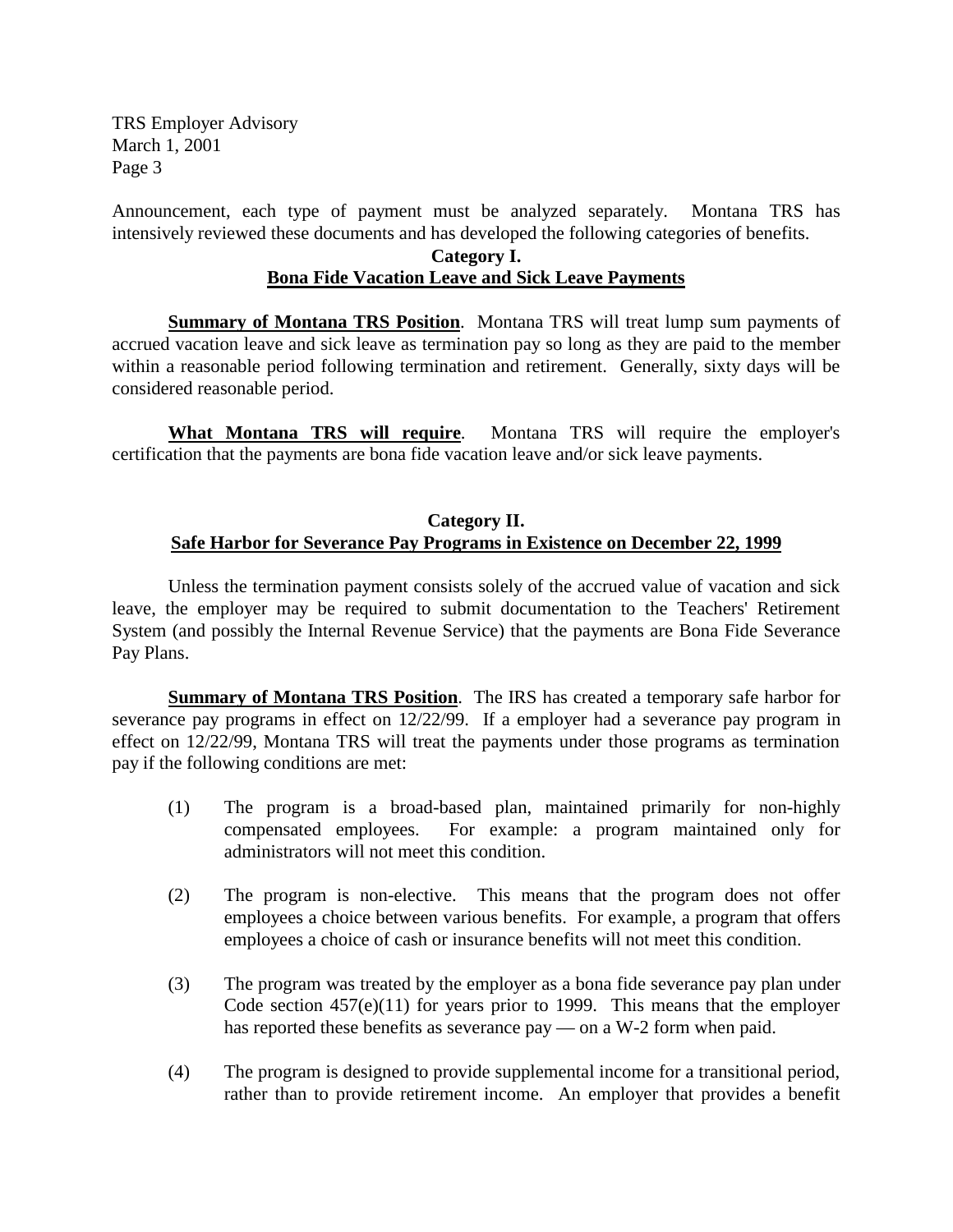TRS Employer Advisory March 1, 2001 Page 4

> only for employees who apply for and receive TRS retirement benefits could conflict with this limit.

- (5) The program provides payments only after separation from service, including retirement.
- (6) If the termination pay is part of a series of payments, the series of payments may not exceed 5 years. (As you know, under Montana State law termination pay can include only those payments made at the time of termination and retirement).

All six safe harbor criteria must be met for these payments to fall under the Safe Harbor.

Montana TRS will consider a program that was in effect in December 22, 1999, and is amended thereafter to be covered by the Safe Harbor so long as the amendments fall within the six criteria.

It is important to note that the IRS could change these criteria and Montana TRS would have to change its interpretation accordingly.

**What Montana TRS will require**. If an employer has a Safe Harbor plan, Montana TRS will require the district to provide a copy of the plan and a certification with respect to satisfaction of the six criteria.

## **Category III. General Severance Pay Programs**

**Summary of TRS Position**. If an employer has a severance pay program that was established for the first time after 12/22/99 or if a employer has a severance pay program that does not meet the six safe harbor criteria above, Montana TRS will apply the following federal standards:

- 1. Limit on Amount. Severance plan benefits, including sick and annual leave payments, may not exceed two times the member's compensation for the year preceding termination.
- 2. Limit on Duration. If the termination pay is part of a series of payments, all severance plan payments to the member must be completed within 24 months following the member's termination. Even though an employer may offer a plan that makes payments over a 24-month period, Montana law requires that termination pay be paid at the time of termination and retirement. Therefore, only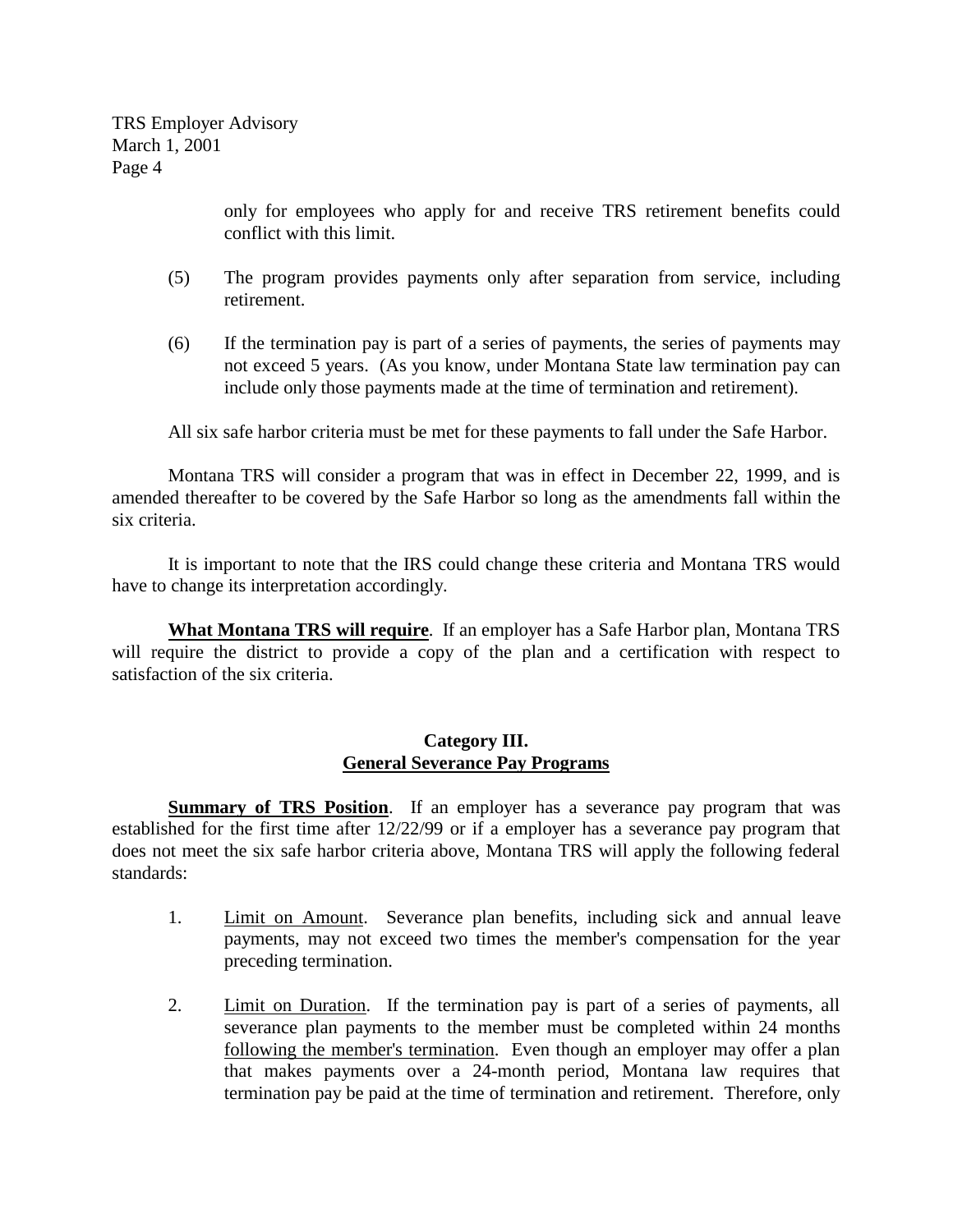payments made at the time of termination are reportable to TRS as termination pay. Payments made within 60 days of termination would be considered termination pay for this purpose.

- 3. Purpose of Benefit. The purpose must meet one of two tests:
	- a. Severance of Employment. Severance arrangements must provide payments to employees BECAUSE employment has been terminated, not simply WHEN employment terminates. That is, benefits may be paid to retirees, so long as not directly or indirectly contingent on retirement. This means that the pay plan may not be limited to teachers who are the same age as, or older than, the earliest retirement age under Montana TRS.
	- b. Early Retirement Window. Severance Plans may also include payments made to employees who voluntarily terminate employment, most often before attainment of retirement age, as part of a window-type early retirement incentive program.

All three standards must be met. These standards require a case-by-case analysis.

**What Montana TRS will require**. Montana TRS will require the employer certification as to the objective criteria involved (amount and duration of benefit). As to the purpose of the benefit, Montana TRS may also require an opinion of counsel from the employer. If a district cannot meet these general standards, the only analysis remaining is whether the benefit payment is subject to a substantial risk forfeiture until paid. If it is subject to a substantial risk of forfeiture until paid, then at the time of payment TRS will treat it as termination pay.

# **Scenarios**

To assist employers in understanding how Montana TRS will apply the above criteria and standards to employer termination pay plans, Montana TRS has provided the following scenarios as examples. However, it is important to understand that each employer's program has unique features, which must be analyzed in making the termination pay analysis:

**Scenario 1:** Since the beginning of the school year 1999, the employer has provided a \$10,000 lump sum payment to any teacher who left work in the school district. The school district has treated the payment for all purposes as severance pay. The payment is made within 60 days of termination and TRS receives the termination pay contribution within 90 days.

**Analysis:** Montana TRS would treat these benefits as termination pay under Category II. The employee contribution could be "picked up" (tax deferred) from the termination pay using the procedures found in the "Instructions for Pick-Up of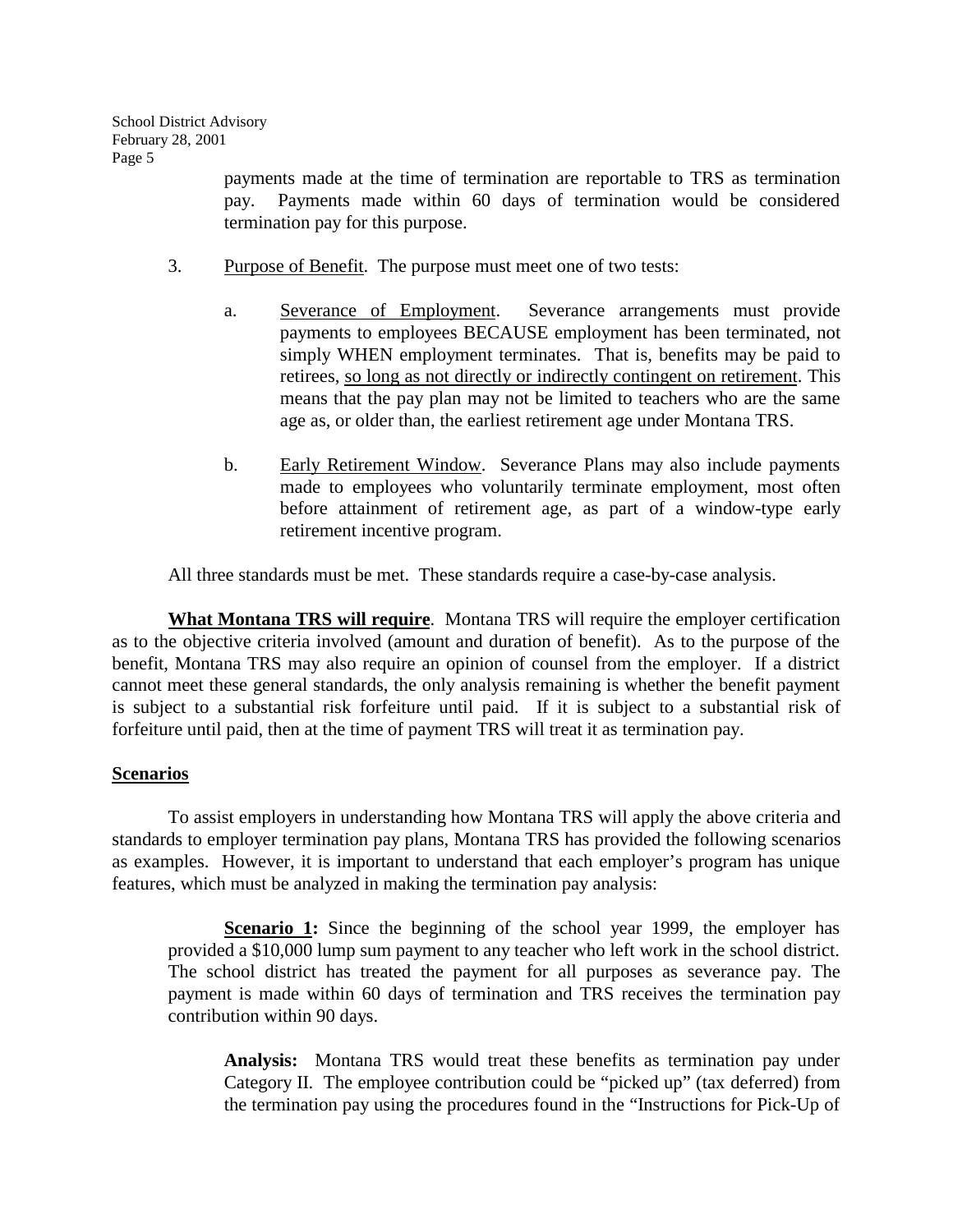School District Advisory February 28, 2001 Page 6

Termination Pay Contributions".

**Scenario 2**: A \$12,500 lump sum benefit is available to any member who has at least 20 years of service of which at least 10 are with the school district. The member may elect to receive the benefit in the year of retirement or in the subsequent year. Alternatively, the member may elect to have the benefit applied to the employee's health insurance premium on a monthly basis.

**Analysis:** The payment in scenario 2 does **not** come under the safe harbor in Category II because of the elective nature of the benefit. Therefore, once the employer has responded with their analysis, Montana TRS will have to analyze whether the payment plan will meet the general standards of Category III. This is one of the instances where Montana TRS would have to obtain additional data. We would assume that the payout in question would pass the benefit amount test. We cannot determine whether it passes the duration test because it might last more than 24 months if the insurance premium option is selected, and thus it would fail that test. We would also have to inquire as to whether the purpose of the benefit fits within the standard. Unless Montana TRS received adequate support for the position that the benefit was a severance program and not a retirement program, Montana TRS would conclude that this payment was not termination pay.

**Scenario 3.** A teacher who terminates with at least 10 years of service but no more than 30 years of service receives a lump sum equal to \$100 for each year with the district prior to June 30, 1986, and \$200 for each full year of experience with the district after July 1, 1986.

**Analysis:** Based upon this description, this benefit should fall within safe harbor in Category II. If this were a program that did not fit within the safe harbor, we believe that it would fit within the general standards in Category III. Thus, these payments would be termination pay, subject to receipt of the school certification and counsel opinion. However, if the scenario were adopted so that it appeared to be limited to only retirees, the result would differ.

**Scenario 4.** A teacher terminating employment at any time is entitled to a lump sum benefit equal to 25% times unused sick leave credits times daily rate of pay.

**Analysis:** Montana TRS would consider this to be termination pay under Category I.

**Scenario 5.** A school district provides a severance benefit for administrators only, who leave employment after completion of 15 years or more.